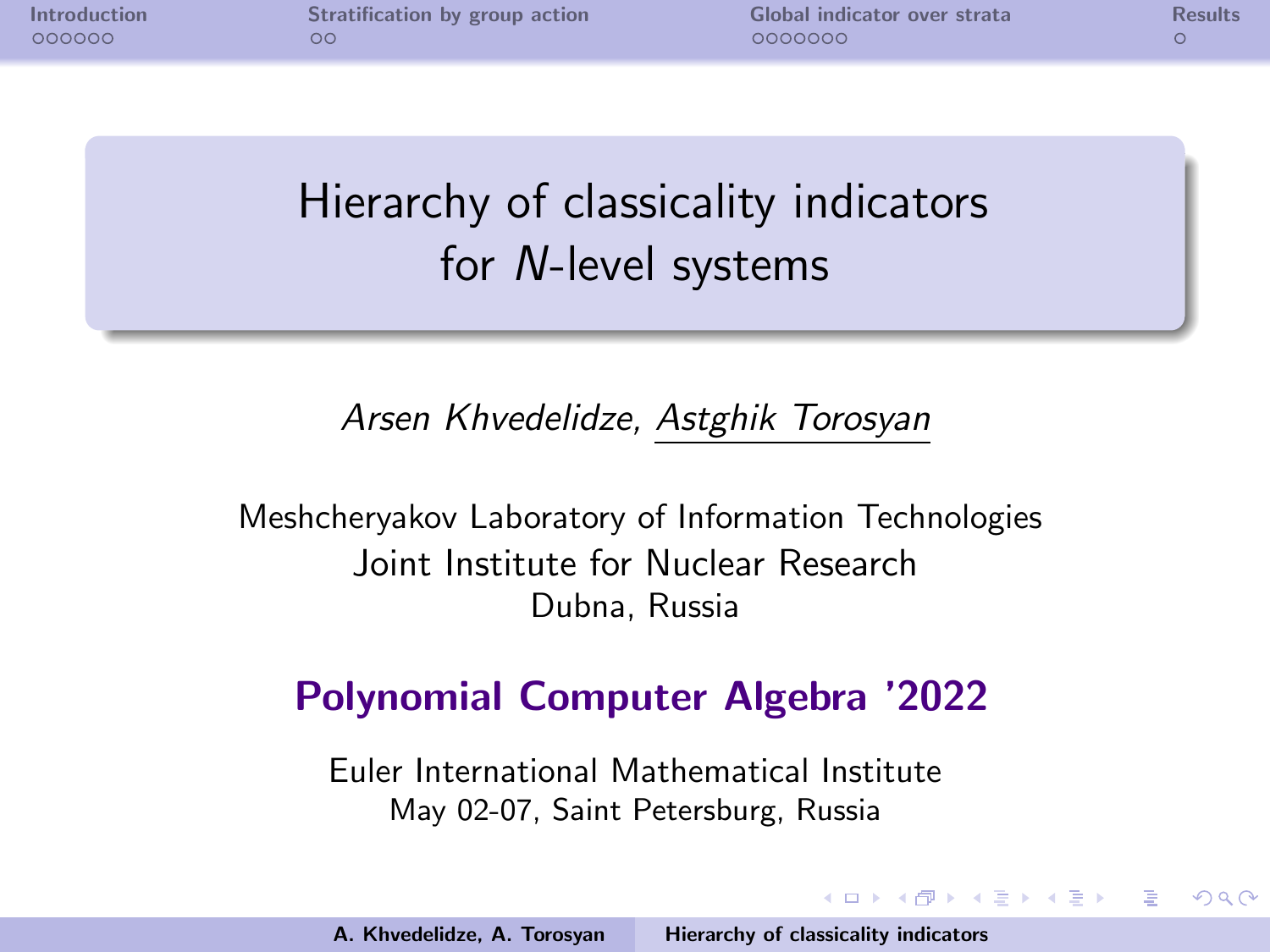| <b>Introduction</b> | Stratification by group action | Global indicator over strata | <b>Results</b> |
|---------------------|--------------------------------|------------------------------|----------------|
| 000000              | ОC                             | 0000000                      |                |



- 2 [Stratification by group action](#page-8-0)
- 3 [Global indicator over strata](#page-10-0)



A. Khvedelidze, A. Torosyan [Hierarchy of classicality indicators](#page-0-0)

**K ロ ▶ K 御 ▶ K 君 ▶ K 君 ▶** 

 $\equiv$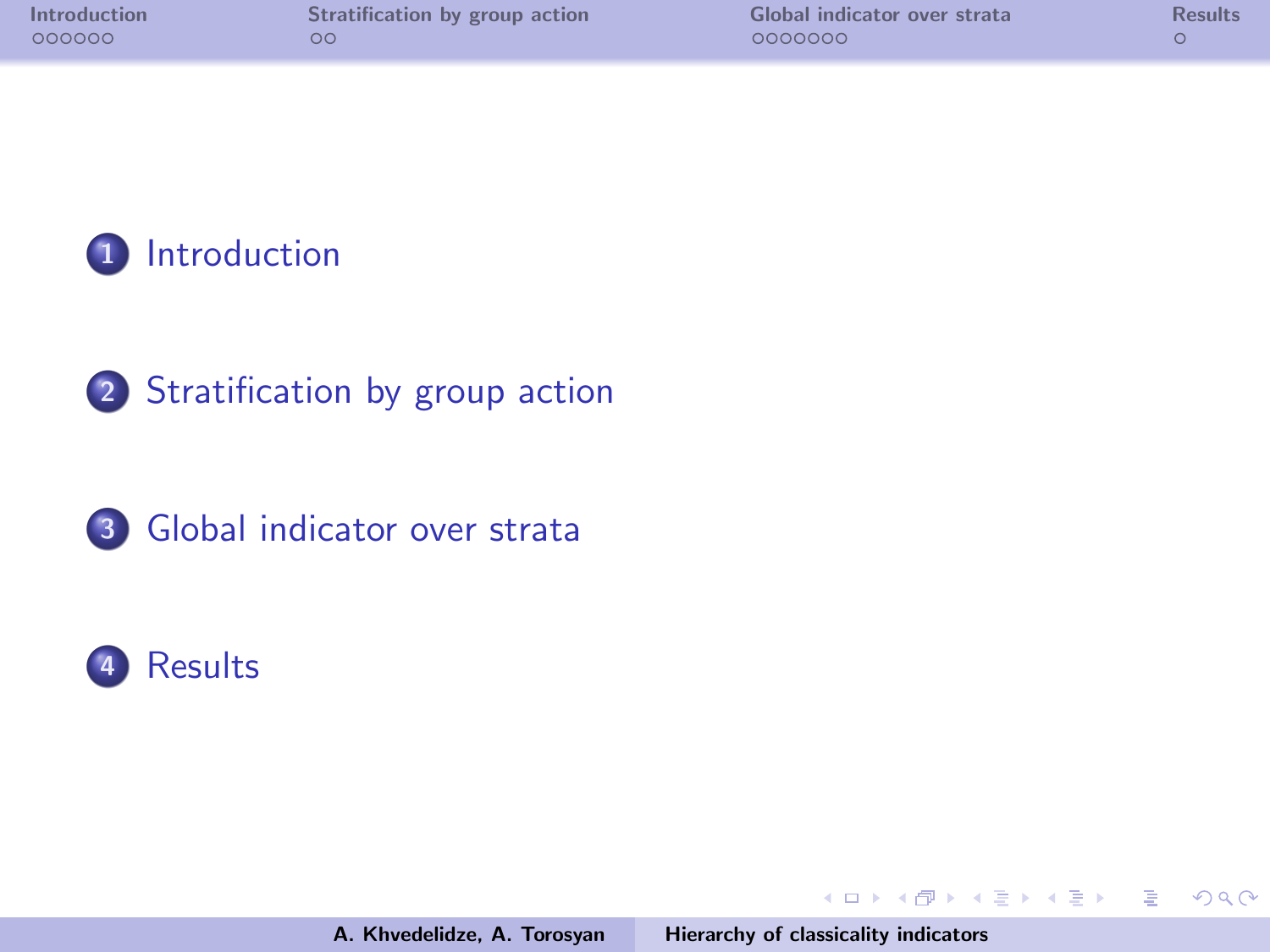<span id="page-2-0"></span>

| <b>Introduction</b>    | Stratification by group action | Global indicator over strata | <b>Results</b> |
|------------------------|--------------------------------|------------------------------|----------------|
| •00000                 | OС                             | 0000000                      |                |
| $\sim$<br>$\mathbf{A}$ |                                |                              |                |

#### I he Wigner function

Wigner quasiprobability distribution:  $W(\Omega_N) = \text{tr}[\rho \Delta(\Omega)]$ ,

• density matrix  $\varrho \in \mathfrak{P}_N$ :  $\varrho = \varrho^{\dagger}$ ,  $\varrho \geq 0$ , tr $(\varrho) = 1$ ,

• Stratonovich-Weyl kernel  $\Delta(\Omega) \in \mathfrak{P}_N^*$ :  $\Delta = \Delta^{\dagger}$ , tr $(\Delta) = 1$ , tr $(\Delta^2) = N$ ,

• phase space  $\Omega_N$   $\rightarrow$   $\mathbb{F}_{d_1, d_2, ..., d_s}^N$  =  $U(N)/H$  which is a complex flag manifold with isotropy group  $H = U(k_1) \times \cdots \times U(k_{s+1}) \in U(N)$ , where  $k_1 =$  $d_1$ ,  $k_{i+1} = d_{i+1} - d_i$ ,  $d_{s+1} = N$ ,  $d_i \in \mathbb{Z}^+$ .

#### Aim of the talk:

To introduce a family of measures of classicality of a given system associated to a natural stratification of state space  $\mathfrak{P}_N$  by the unitary orbit types and to evaluate the rate of classicality for low-dimensional quantum systems.

イロン イ団 メイミン イミン ニヨー

 $2Q$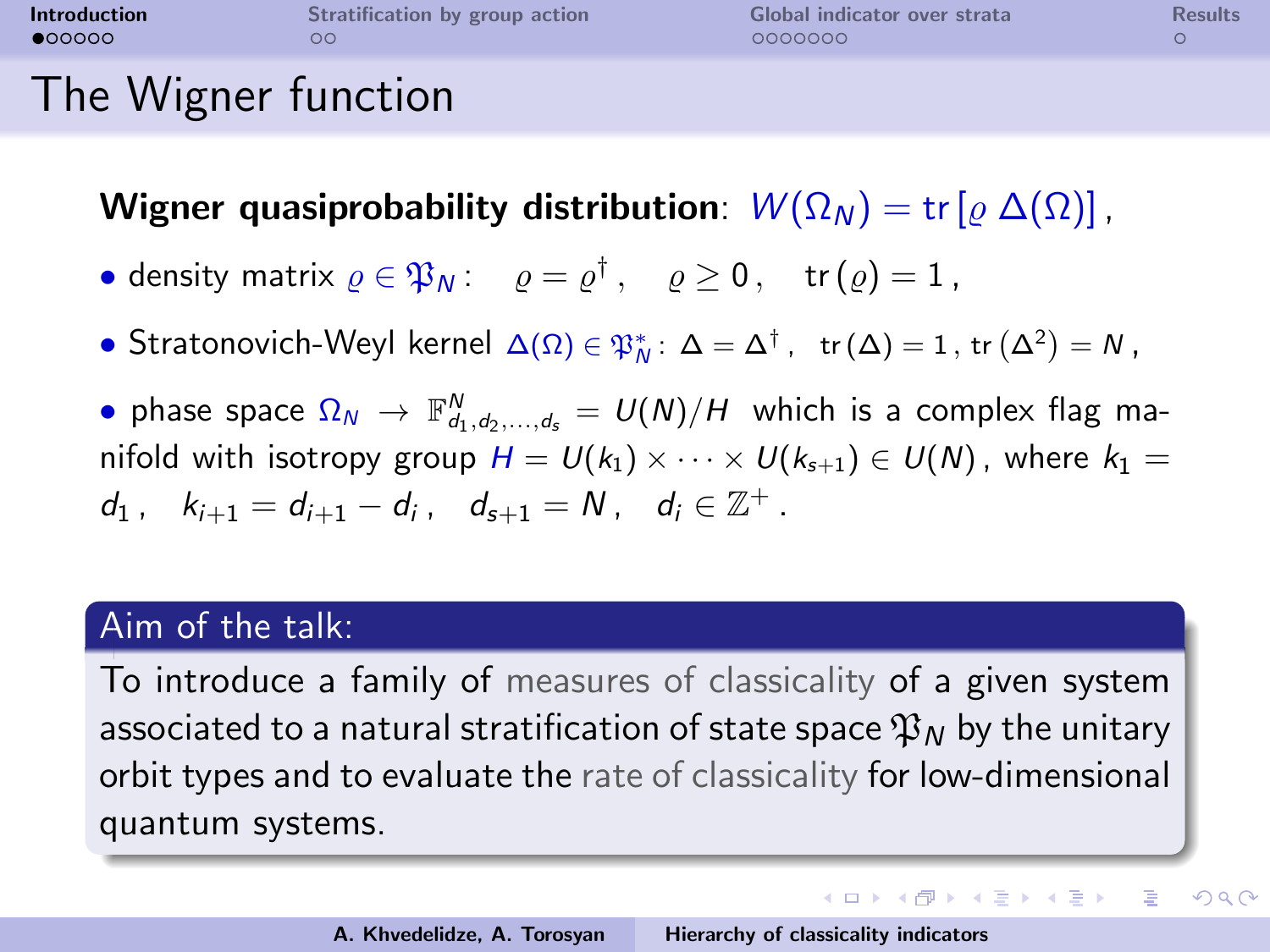| <b>Introduction</b> | Stratification by group action | Global indicator over strata | <b>Results</b> |
|---------------------|--------------------------------|------------------------------|----------------|
| 000000              | ОC                             | 0000000                      |                |

Family of the Wigner functions:

$$
W_{\xi}^{(\nu)}(\Omega_N) = \frac{1}{N} \left( 1 + \frac{N^2 - 1}{\sqrt{N+1}} (\mathbf{n}, \xi) \right) ,
$$

 $\xi$  is  $(N^2-1)$ -dimensional Bloch vector,

- parameter  $\nu = (\nu_1, \cdots, \nu_{N-2})$  labels members of WF family,
- vector  $\bm{n} = \mu_3 \bm{n}^{(3)} + \mu_8 \bm{n}^{(8)} + \ldots + \mu_{N^2-1} \bm{n}^{(N^2-1)}$  ,
- orthonormal vectors  $\bm{n}_{\mu}^{(s^2-1)} = \frac{1}{2} \, \mathsf{tr} \left( U\lambda_{s^2-1} U^\dagger \lambda_\mu \right)$  ,
- $\mathfrak{su}(N)$  algebra orthonormal Hermitian basis  $\boldsymbol{\lambda} = \{\lambda_1, \cdots, \lambda_{N^2-1}\}\,$ , real coefficients  $\mu_3^2 + \mu_8^2 + \cdots + \mu_{s^2-1}^2 = 1$ ,  $s = \overline{2, N}$ .

Wigner function is non-negative,  $\mathcal{W}^{(\nu)}_\varepsilon$  $\zeta^{(\nu)}_\xi(\Omega_N) \geq 0$  , for any state with

$$
0 \le \xi^2 \le r_*^2(N)\,, \quad \text{where} \quad r_*(N) = \sqrt{N+1}/(N^2-1)\,.
$$

メロメ メタメ メミメ メミメン ミ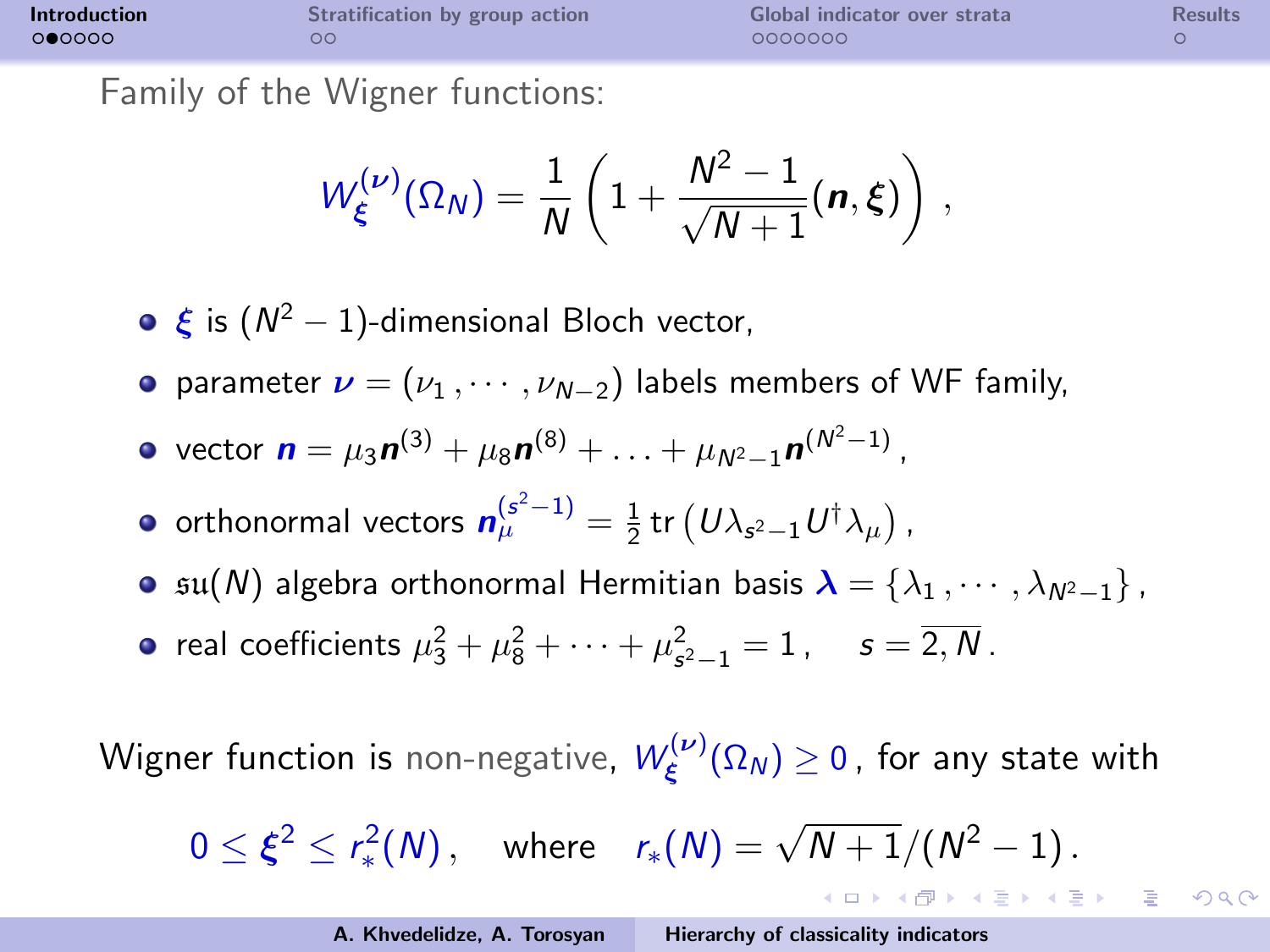| Introduction | Stratification by group action | Global indicator over strata | Results |
|--------------|--------------------------------|------------------------------|---------|
| 000000       | OO                             | 0000000                      |         |
|              |                                |                              |         |

#### Nonclassicality characteristics of states

Nonclassicality measures based on the violation of the Wigner function semi-positivity can be divided into different types:

1. (Nonclassical distance) based on a distance of a state from the "classical states":

$$
\delta_{\varrho} = \inf_{x \in \mathfrak{P}_{\mathrm{Cl}}} D(\varrho, x),
$$

where states with positive Wigner functions are taken as the reference "classical states",  $\mathfrak{P}_{\text{Cl}}$ .

2. (Kenfack-Życzkowski indicator) based on the volume of the negative part of the Wigner function:

$$
\delta_N = \int_{\Omega_N} {\rm d}\Omega_N \big| \, W(\Omega_N) \big| - 1 \, .
$$

メロメ メ御 メメ ヨメ メヨメ 一番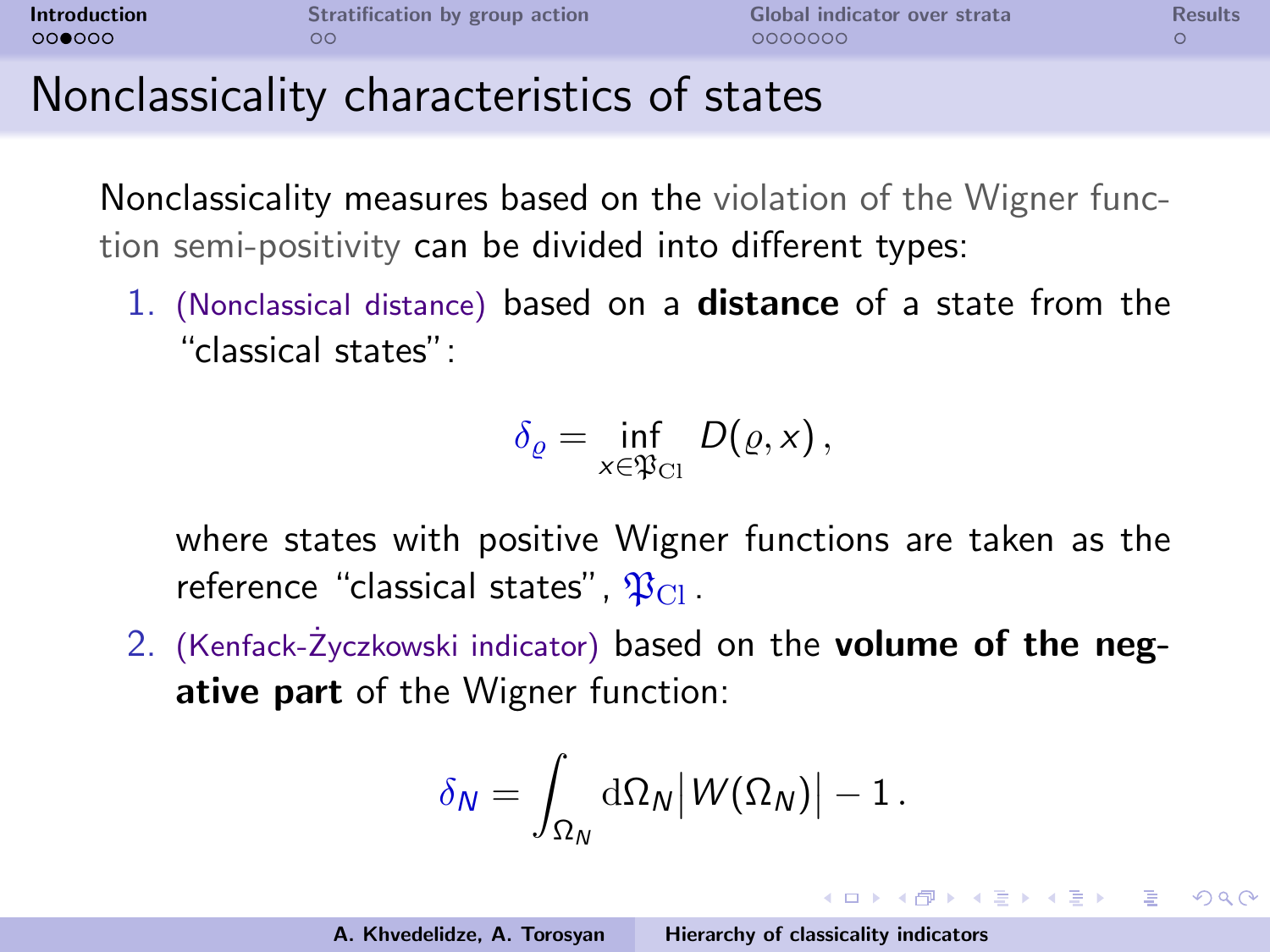| Introduction |  |
|--------------|--|
| 000000       |  |

[Introduction](#page-2-0) [Stratification by group action](#page-8-0) [Global indicator over strata](#page-10-0) [Results](#page-17-0)

#### Qubit nonclassical distance and KZ-indicator

Qubit Wigner function:  $\overline{1}$  $\frac{1}{2}(1+\sqrt{3}\,\boldsymbol{\xi}\cdot\boldsymbol{n})$ .

Qubit nonclassicality distance for Hilbert-Schmidt metric:

$$
\delta_{\varrho} = \theta \left[ \mathbf{r} - \frac{1}{\sqrt{3}} \right] \left( \frac{\mathbf{r}}{\sqrt{2}} - \frac{1}{\sqrt{6}} \right).
$$

Qubit KZ-indicator:

$$
\delta_2 = \theta[r - \frac{1}{\sqrt{3}}] \left( \frac{3r^2 + 1}{2\sqrt{3}r} - 1 \right).
$$



メロメ メタメ メミメ メミメー

Ξ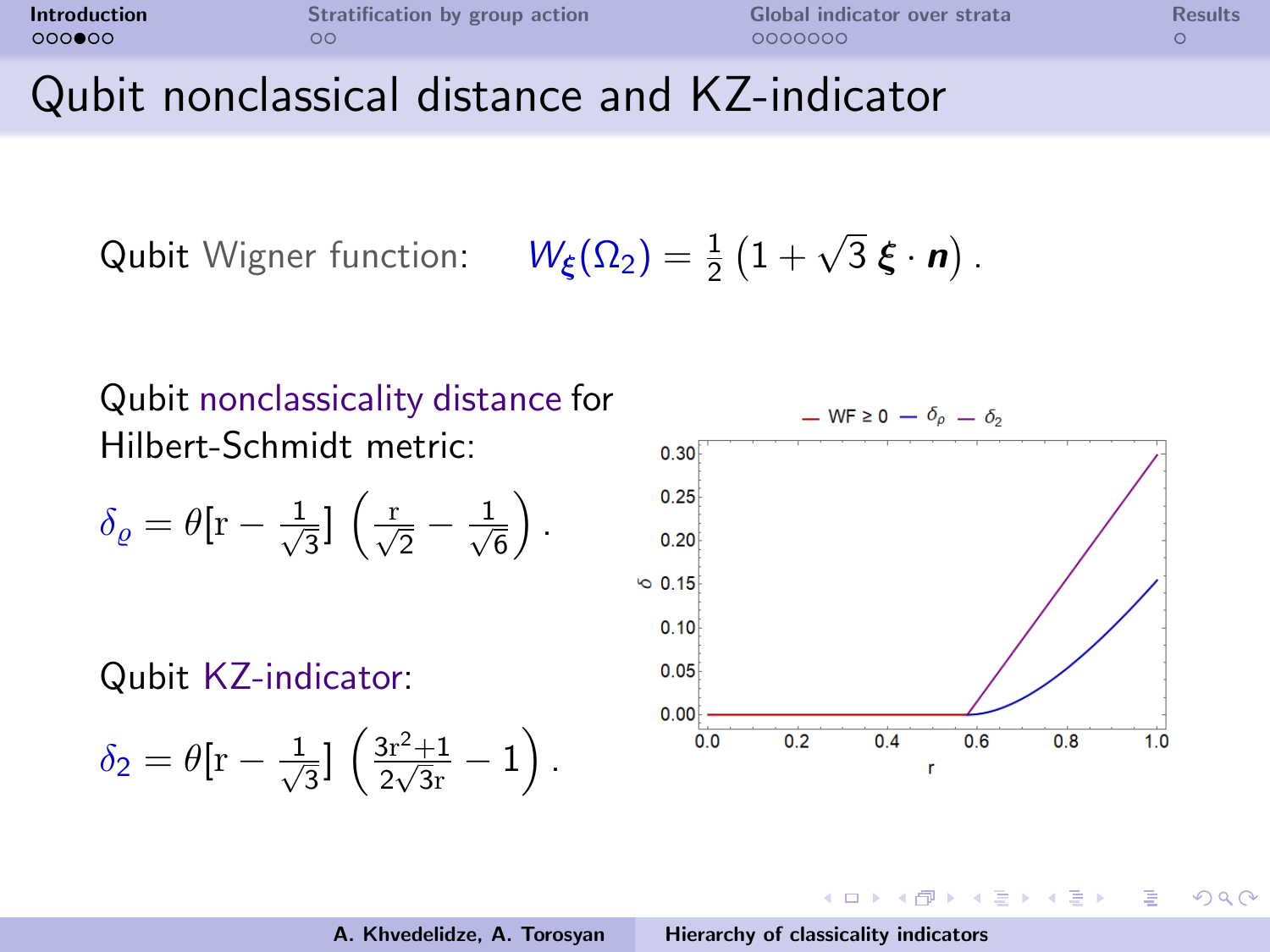| <b>Introduction</b> | Stratification by group action | Global indicator over strata | <b>Results</b> |
|---------------------|--------------------------------|------------------------------|----------------|
| 000000              | ၁၀                             | 0000000                      |                |

### The global indicator of classicality

3. (Global indicator of classicality) as the relative volume of a subspace  $\mathfrak{P}_N^{(+)}\subset\mathfrak{P}_N$  of the state space  $\mathfrak{P}_N$  , consisting of states whose Wigner functions are **positive**.

The global indicator of classicality of states over a given stratum:

<span id="page-6-0"></span>
$$
Q_N[H_\alpha] = \frac{\text{Vol}\left(\mathfrak{P}_{[H_\alpha]}^{(+)}\right)}{\text{Vol}\left(\mathfrak{P}_{[H_\alpha]}\right)}\,. \tag{1}
$$

 $\Omega$ 

Due to the  $SU(N)$ -covariance of the Wigner function, the relative volume  $(1)$  is equal to the corresponding ratio of volumes in the orbit space  $\mathcal{O}[\mathfrak{P}_N]$ , i.e., the volumes of images of the quotient projection of state space  $\mathfrak{P}_N$  to the unitary orbit space  $\mathcal{O}[\mathfrak{P}_N]$ :

$$
\pi: \mathfrak{P}_N \longrightarrow \mathcal{O}[\mathfrak{P}_N] = \mathfrak{P}_N / SU(N).
$$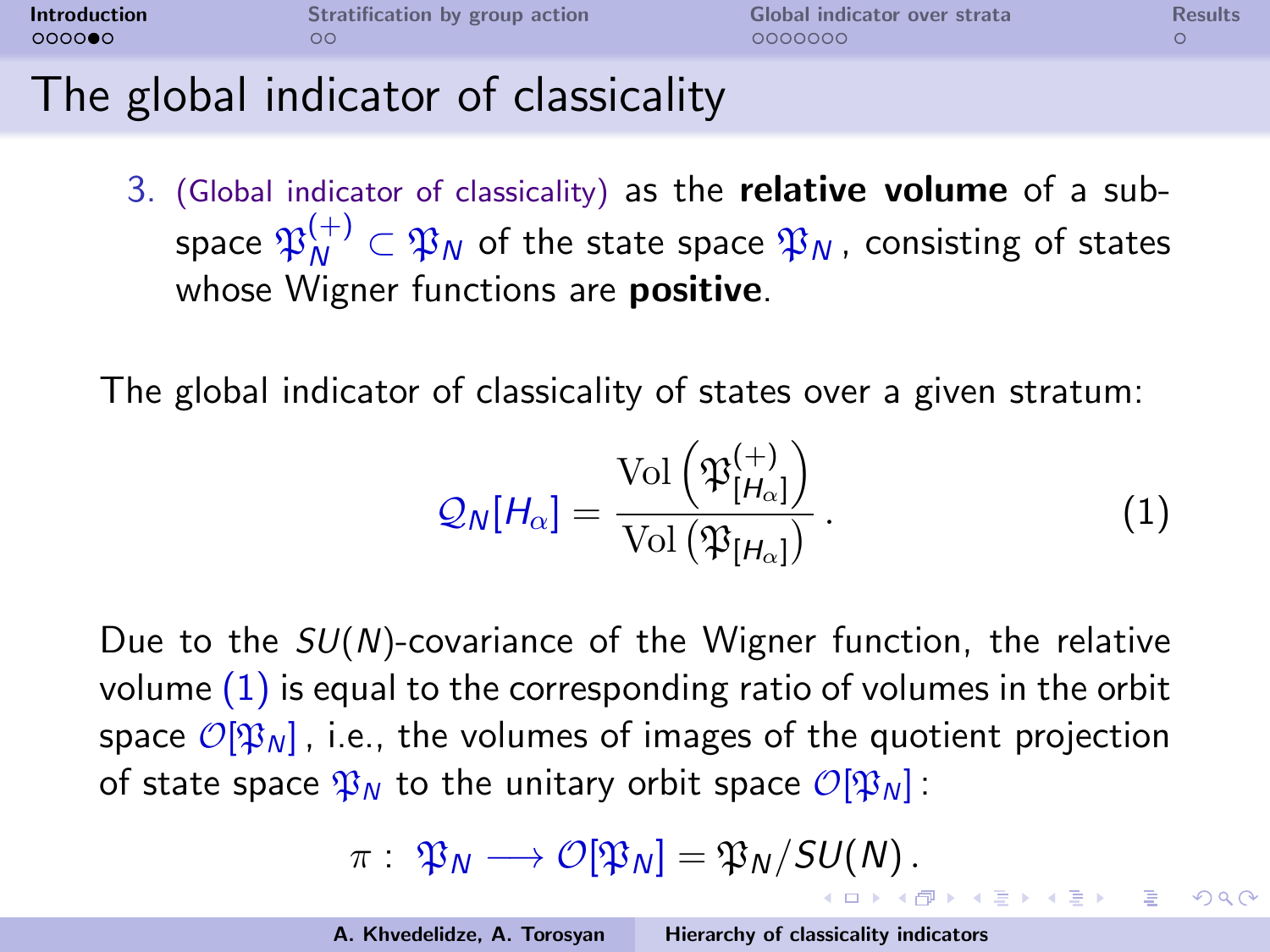<span id="page-7-0"></span>

| <b>Introduction</b> | Stratification by group action | Global indicator over strata | <b>Results</b> |
|---------------------|--------------------------------|------------------------------|----------------|
| 00000               | oс                             | 0000000                      |                |

Definition 1. The unitary orbit space  $\mathcal{O}[\mathfrak{P}_N]$  is the quotient space under the equivalence relation imposed by the adjoint  $SU(N)$ -action on the state space  $\mathfrak{B}_N$  with quotient (canonical) mapping  $\pi : \mathfrak{B}_N \longrightarrow$  $\mathcal{O}[\mathfrak{B}_N] = \mathfrak{B}_N / SU(N)$ .

*Definition 2*. The set  $\Omega_N^{(+)}$  $\binom{(+)}{N}[\varrho] = \{ x \in \Omega_N \mid W_\varrho(\Omega_N) \geq 0 \}$  is a subset of phase space  $\Omega_N$  where the Wigner function of a given state  $\rho$  is non-negative.

Definition 3. The subspace  $\mathfrak{P}_N^{(+)} \subset \mathfrak{P}_N$  is composed from states  $\varrho\in \mathfrak{P}_N:\ \Omega_N^{(+)}$  $N^{(+)}[\varrho] = \Omega_N$ .

*Definition 4*. The subset  $\mathcal{O}[\mathfrak{P}_N^{(+)}]$  $\binom{(+)}{N} = \pi[\mathfrak{P}_N^{(+)}]$  $\binom{(+)}{N} = \{\pi(x) \mid x \in \mathfrak{P}_N^{(+)}$  $\begin{matrix} \n\binom{+}{1} \n\end{matrix}$ represents the image of  $\mathfrak{P}_N^{(+)}$  $N^{(+)}$  under the quotient mapping  $\pi$ .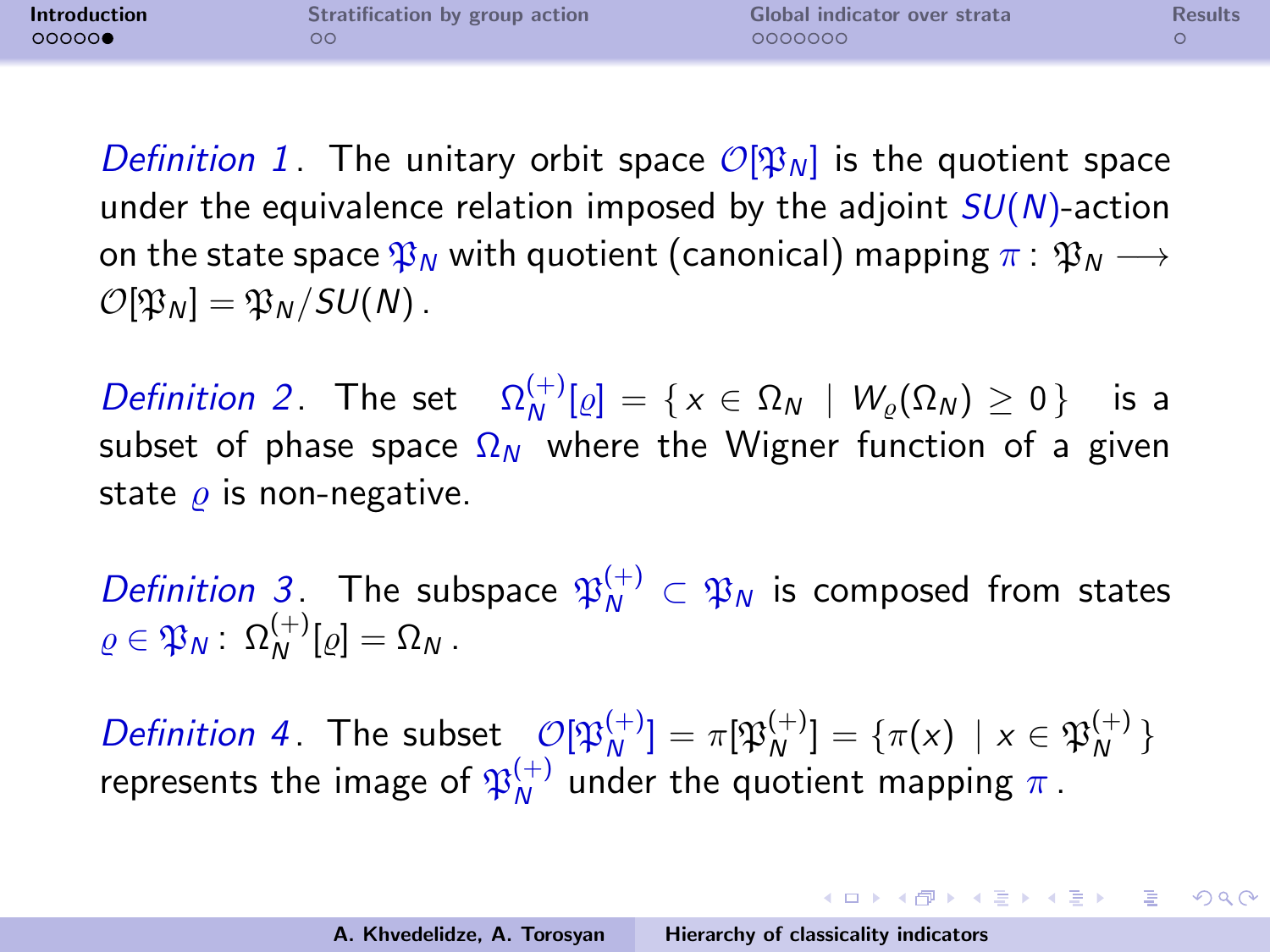<span id="page-8-0"></span>

|  |  |        |  | Introduction |  |
|--|--|--------|--|--------------|--|
|  |  | 000000 |  |              |  |

**[Stratification by group action](#page-8-0) [Global indicator over strata](#page-10-0)** [Results](#page-17-0)<br> **ACCODA COOOOOO** 

nnnnnn

## Orbit space of  $SU(N)$  group adjoint action on state space

The orbit space  $\mathcal{O}[\mathfrak{P}_N]$  is an ordered  $(N-1)$ -simplex in the space of eigenvalues  $\bm{r}=\{r_1,\ldots,r_N\}$  of a density matrix  $\varrho=U\varrho_{\sf diag}U^\dagger$  :

$$
\mathcal{O}[\mathfrak{P}_N]=\{\ \mathbf{r}\in\mathbb{R}^N\ |\ \sum_{i=1}^Nr_i=1,\quad 1\geq r_1\geq r_2\geq\cdots\geq r_{N-1}\geq r_N\geq 0\ \}\,.
$$

The subspace  $\mathcal{O}[\mathfrak{P}_N^{(+)}]$  $\left( \begin{smallmatrix} + & 1 \ N & -1 \end{smallmatrix} \right)$  is a dual cone  $(\boldsymbol{r}^{\downarrow}, \boldsymbol{\pi}^{\uparrow}) = r_1 \pi_N + \cdots + r_N \pi_1$  of a subset  $\mathcal{O}[\mathfrak{P}_N] \subset \mathbb{R}^{N-1}$  ,  $\bm{\pi} = \{\pi_1, \ldots, \pi_N\}$  are SW kernel eigenvalues,  $\mathcal{O}[\mathfrak{P}_N^{(+)}]$  $\mathcal{L}_{N}^{(+)}] = \{ \; \boldsymbol{\pi} \in \textbf{spec}\left(\Delta(\Omega_{N})\right) \; \mid \; (\boldsymbol{r}^{\downarrow}, \boldsymbol{\pi}^{\uparrow}) \geq 0, \quad \forall \, \boldsymbol{r} \in \mathcal{O}[\mathfrak{P}_{N}] \; \} \, .$ 

The lower bound of Wigner function determines the positivity region:

$$
W_N^{(-)} = \sum_{i=1}^N \pi_i r_{N-i+1} \leq W(\Omega_N) \leq \sum_{i=1}^N \pi_i r_i = W_N^{(+)}.
$$
  
A. Khvedelidee. A. Torosvan  
Hierarchy of classicality indicators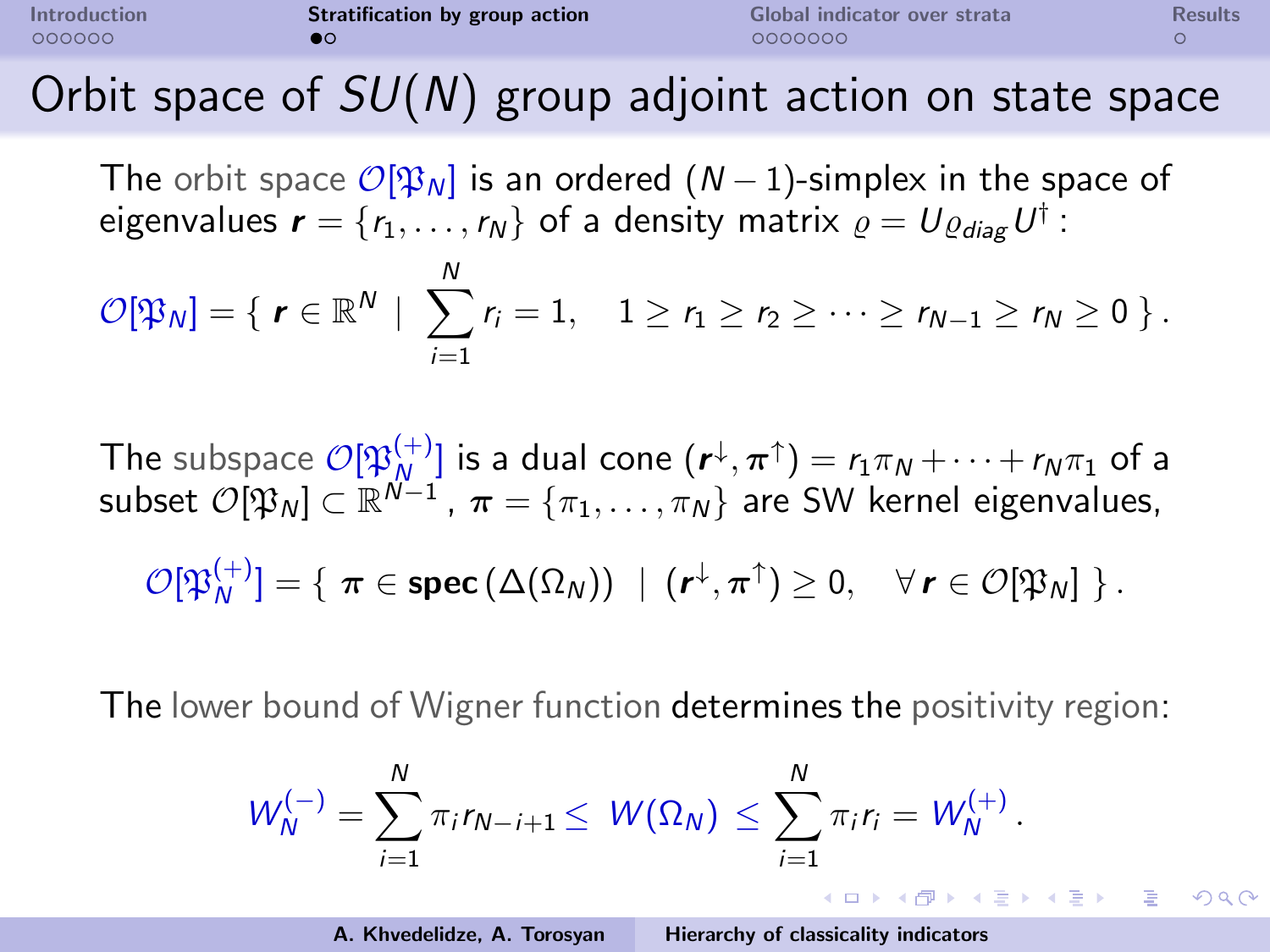<span id="page-9-0"></span>

| Introduction<br>000000 | Stratification by group action                                                                            | Global indicator over strata<br>0000000 | <b>Results</b> |
|------------------------|-----------------------------------------------------------------------------------------------------------|-----------------------------------------|----------------|
|                        | State space $\mathfrak{P}_N = \{X \in M_N(\mathbb{C}) \mid X = X^{\dagger}, X \geq 0, \text{tr}(X) = 1\}$ |                                         |                |

The unitary  $U(N)$  automorphism of the Hilbert space of an Nlevel quantum system induces the adjoint  $SU(N)$ -action on the state space:

$$
g\cdot \varrho = g \varrho g^{\dagger}, \qquad g \in SU(N),
$$

which sets equivalence relations between elements of  $\mathfrak{P}_N$  and gives rise to its decomposition over the strata:

$$
\mathfrak{P}_{[H_\alpha]}:=\left\{x\in \ \mathfrak{P}_N|\ H_x\ \text{is conjugate to}\ H_\alpha\right\},\ \mathfrak{P}_N=\bigcup_{\text{orbit types}}\mathfrak{P}_{[H_\alpha]}\,.
$$

A subgroup  $H_x \subset SU(N)$  is the isotropy group of a point  $x \in \mathfrak{P}_N$ ,

$$
H_x = \{g \in SU(N) \mid g \cdot x = x\},\
$$

and points  $x, y \in \mathfrak{P}_N$  are said to be of the same type if their stabilizers  $H_x$  and  $H_y$  are conjugate subgrou[ps](#page-8-0) [of](#page-10-0)  $SU(N)$  $SU(N)$  $SU(N)$  $SU(N)$  $SU(N)$  [gr](#page-10-0)[o](#page-7-0)[u](#page-8-0)[p](#page-9-0)[.](#page-10-0)  $OQ$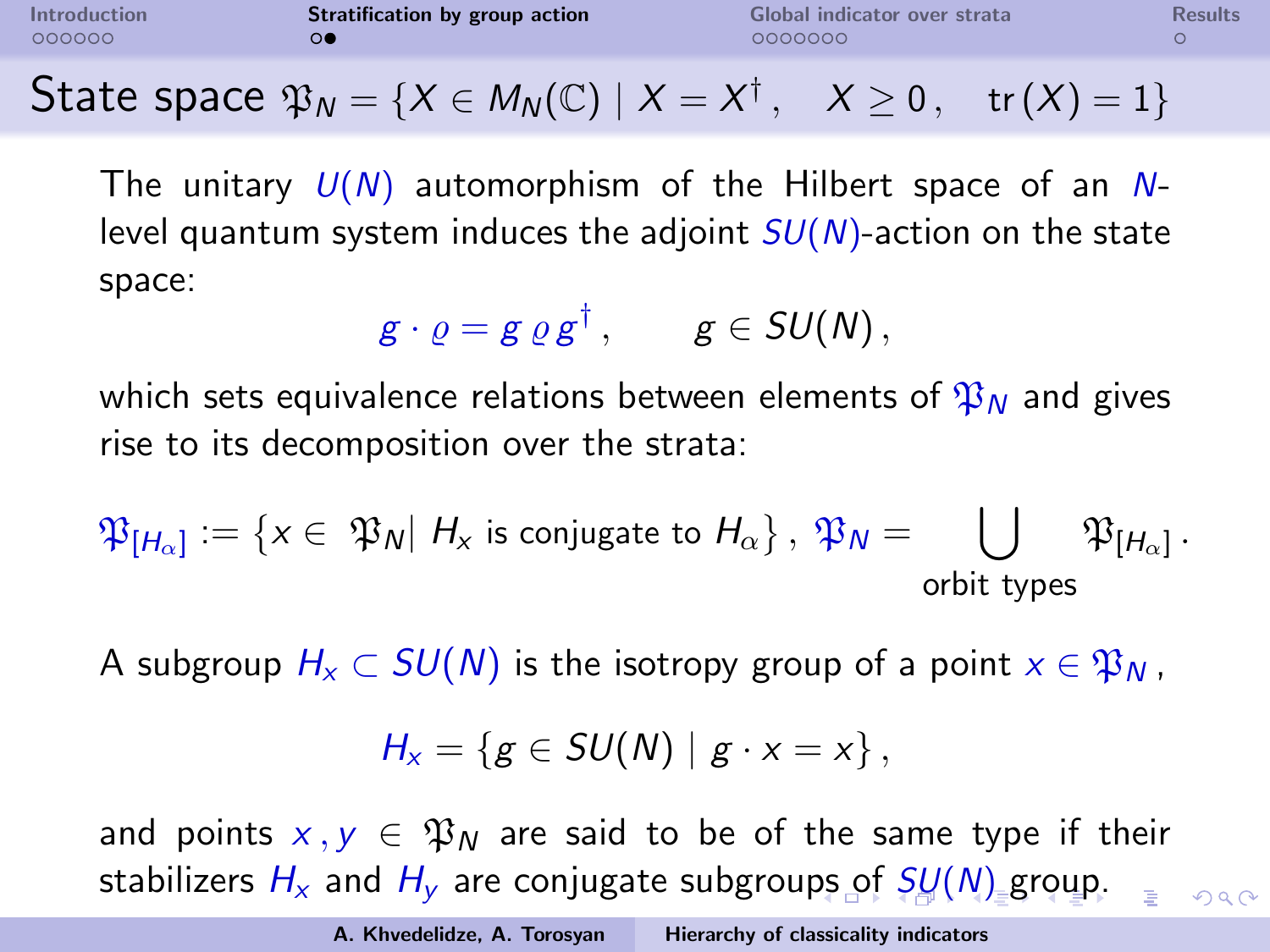<span id="page-10-0"></span>

| Introduction | Stratification by group action | Global indicator over strata | <b>Results</b> |
|--------------|--------------------------------|------------------------------|----------------|
| 000000       | ററ                             | •000000                      |                |
|              | The Hilbert-Schmidt metric     |                              |                |

The Hilbert–Schmidt volume element for general case:

$$
dV_{HS} = \sqrt{N} \prod_{j=1}^{N-1} d\Lambda_j \prod_{j
$$

The Hilbert–Schmidt volume element for degenerate cases:

$$
dV_{HS} = \sqrt{\frac{N}{k}} \prod_{i=1}^{m-1} d\Lambda_i dr \prod_{i
$$

メロトメ 倒 トメ ミトメ ミト

 $\equiv$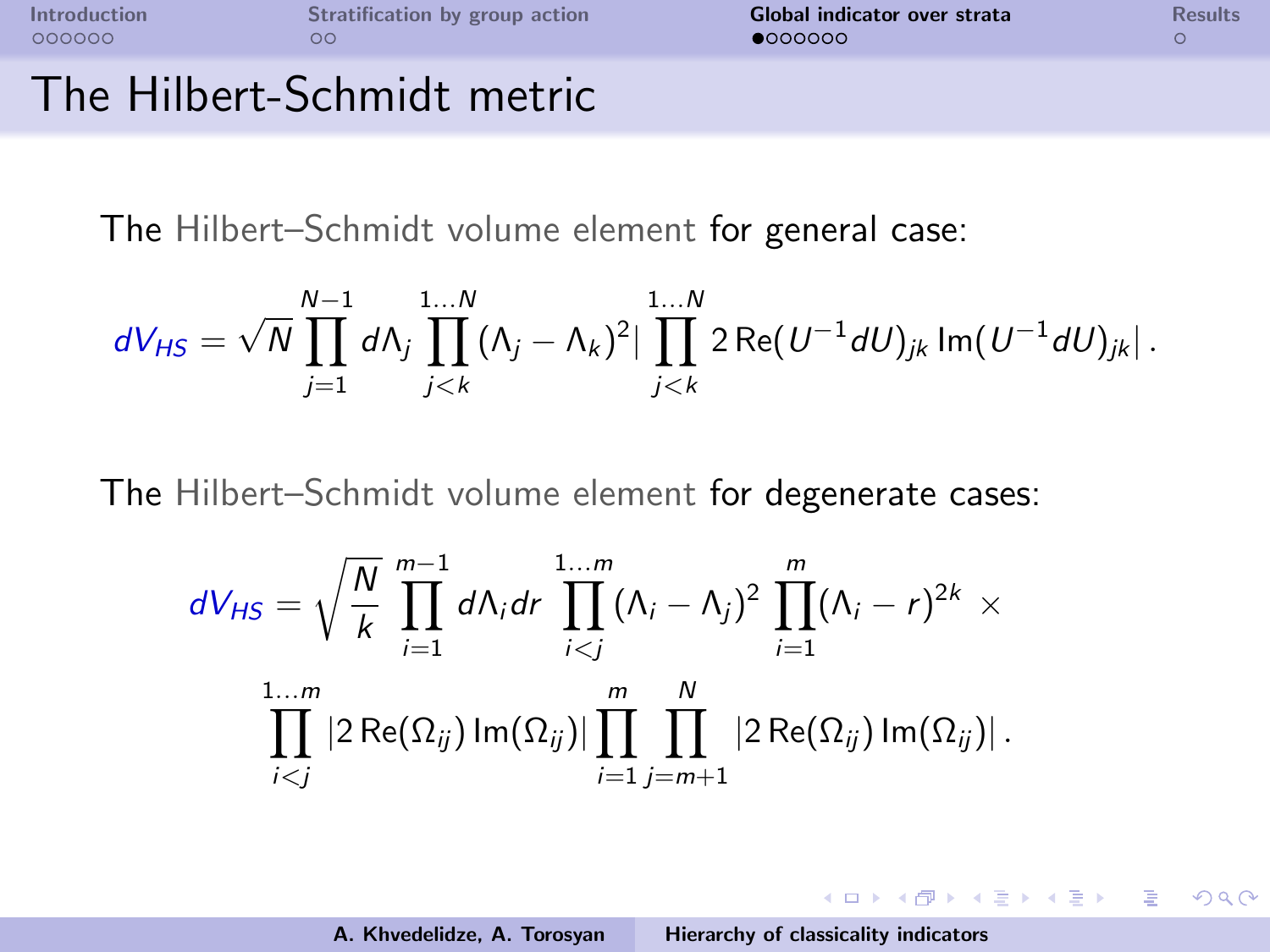| Introduction |  |
|--------------|--|
| 000000       |  |

[Stratification by group action](#page-8-0) **[Global indicator over strata](#page-10-0)** [Results](#page-17-0)<br>  $\Omega$ 

KO KARK KEK KEK E YOKO

## Quantumness of a single qutrit

**Qutrit** density matrix  $\qquad \varrho_3 = \frac{1}{3}(I +$ √  $\overline{3}\, \sum_{\nu=1}^8 \xi_\nu \lambda_\nu)$  has the spectrum  $r_{1,2} = 1/3 (1 \pm \sqrt{3} \xi_3 + \xi_8)$  with  $1 \ge r_1 \ge r_2 \ge r_3 \ge 0$ .

Qutrit SW kernel  $\Delta = U \frac{1}{3}(I + 2\sqrt{3}(\mu_3\lambda_3 + \mu_8\lambda_8)) U^{\dagger}$  , with  $\mu_3 = \sin \zeta$ ,  $\mu_8 = \cos \zeta$ ,  $\zeta \in [0, \pi/3]$ , has the  $\mu_3$  = sin(;  $\mu_8$  = cos(;  $\zeta \in [0, \frac{\pi}{3}]$ ; has the<br>spectrum  $\pi_{1,2} = 1/3 (1 \pm 2\sqrt{3} \sin \zeta + 2 \cos \zeta)$  with  $\pi_1 \ge \pi_2 \ge \pi_3$ .

Qutrit orbit space and its subspace of WF positivity are respectively  $\mathcal{O}[\mathfrak{P}_3]: \ \left\{ r \in \mathbb{R}^2 \; \Big| \; \sum_{i=1}^3 r_i = 1, \quad 1 \geq r_1 \geq r_2 \geq r_3 \geq 0 \right\},\$  $\mathcal{O}[\mathfrak{P}_3^{(+)}]$  $\binom{(+)}{3}: \left\{ \zeta \in [0, \pi/3] \; \Big| \; \; r_3 \geq \frac{r_1(4\cos\zeta - 1) - r_2\left(1 + 2\cos\zeta - 2\sqrt{3}\sin\zeta\right)}{1 + 2\cos\zeta + 2\sqrt{3}\sin\zeta} \; \right\}.$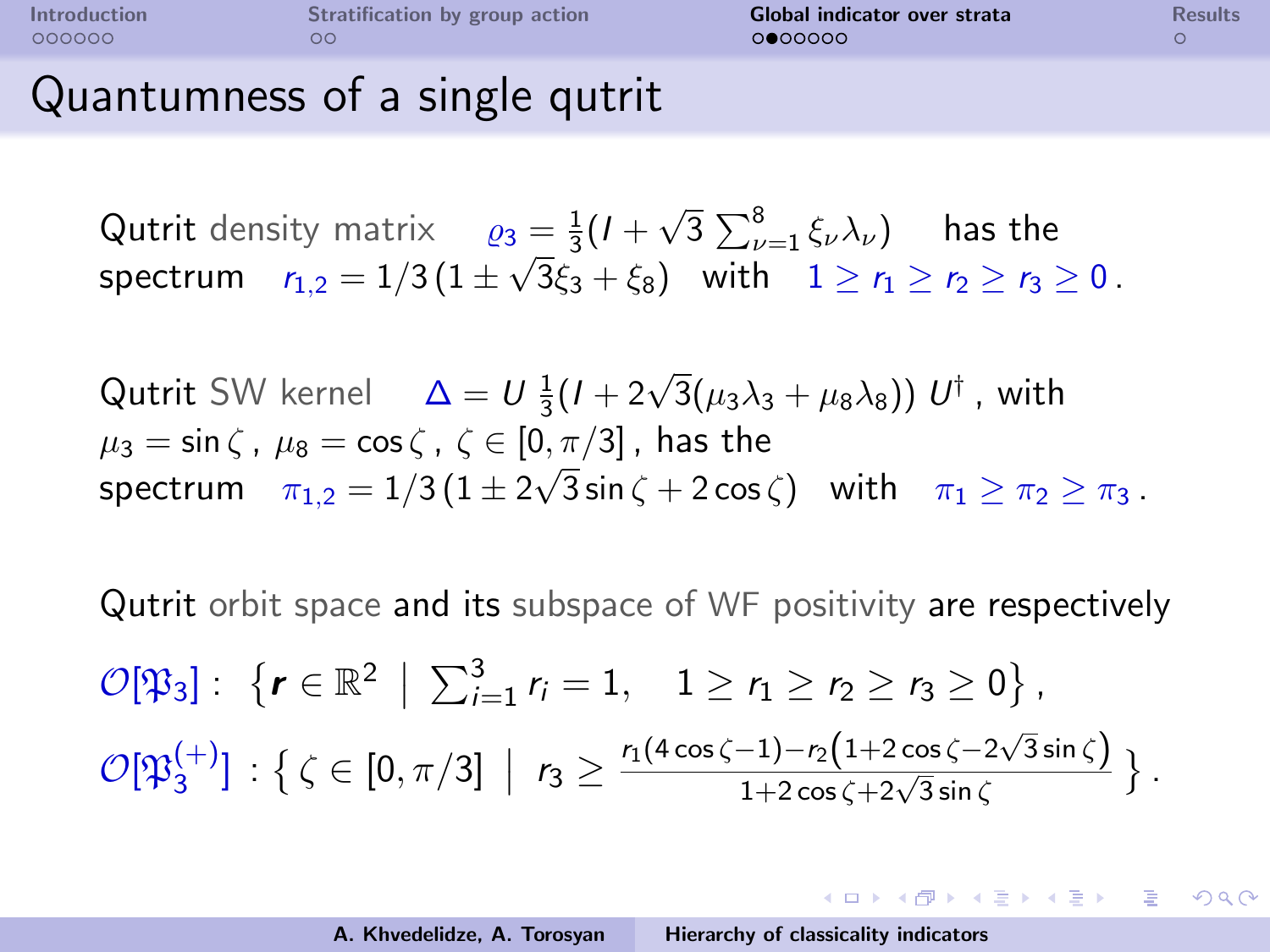| <b>Introduction</b> | Stratification by group action | Global indicator over strata | <b>Results</b> |
|---------------------|--------------------------------|------------------------------|----------------|
| 000000              | OС                             | 0000000                      |                |

Strata of a qutrit orbit space:

- **1** stratum  $\mathcal{O}_{123}$  of dim( $\mathcal{O}$ ) = 6,  $r_1 \neq r_2 \neq r_3$ , for regular orbits,
- **2** two strata  $\mathcal{O}_{1/23}$  and  $\mathcal{O}_{1/23}$ ,  $r_1 \neq r_2 = r_3$  and  $r_1 = r_2 \neq r_3$ , with  $\dim(\mathcal{O}_{1|23}) = \dim(\mathcal{O}_{12|3}) = 4$ ,
- 3 stratum  $\mathcal{O}_0$  of dim $(\mathcal{O}_0) = 0$ ,  $r_1 = r_2 = r_3$ , for the orbit of maximally mixed state.

Wigner function lower bound positivity region:



 $(1, 1)$   $(1, 1)$   $(1, 1)$   $(1, 1)$   $(1, 1)$ 

 $\epsilon = 1$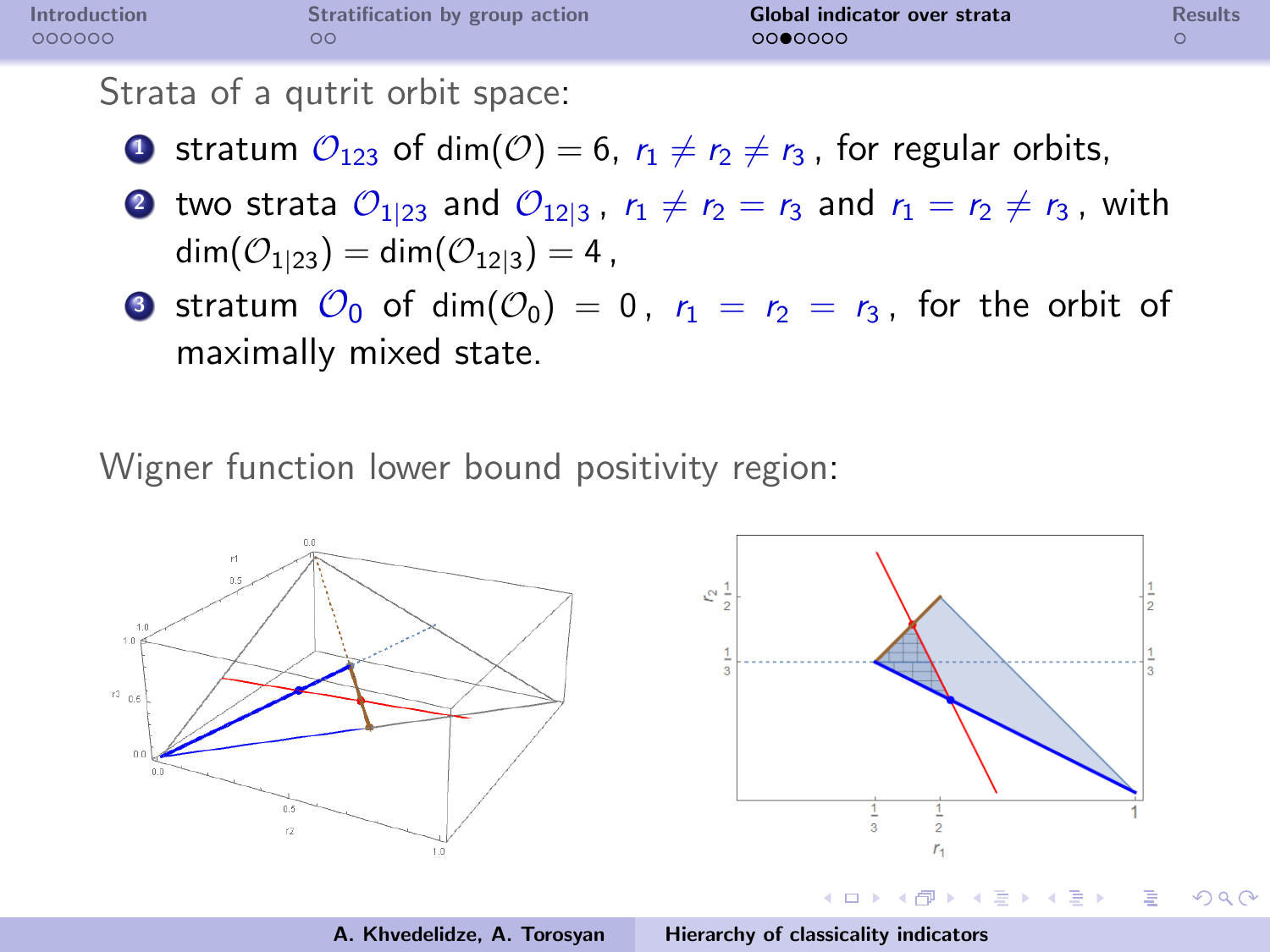メロメ メタメ メミメ メミメ

 $2Q$ 

Under transformation  $\xi_3 = \sqrt{3} \sin \left( \frac{\varphi}{3} \right)$ ,  $\xi_8 = \sqrt{3} \cos \left( \frac{\varphi}{3} \right)$ , qutrit orbit space maps to the upper half-plane outlined by the Maclaurin trisectrix (for  $x = r \cos \varphi$ ,  $y = r \sin \varphi$ ):  $r(\varphi, 1/\sqrt{3}) = \frac{1}{2\sqrt{3} \cos(\varphi/3)}$ .

The state space of a qutrit is divided into bands:



- the Wigner function is always positive for  $r \in [0, \frac{1}{4\pi\epsilon}]$  $\frac{1}{4\sqrt{3}}$ ,
- necessarily has some negative values for  $r \in [\frac{1}{2}]$  $\frac{1}{2\sqrt{3}}\,,\frac{1}{\sqrt{3}}$  $\frac{1}{3}$ ],
- positive for the specific choice of the kernel for  $r \in [\frac{1}{4}]$  $\frac{1}{4\sqrt{3}}\,,\frac{1}{2\sqrt{3}}$  $\frac{1}{2\sqrt{3}}$ .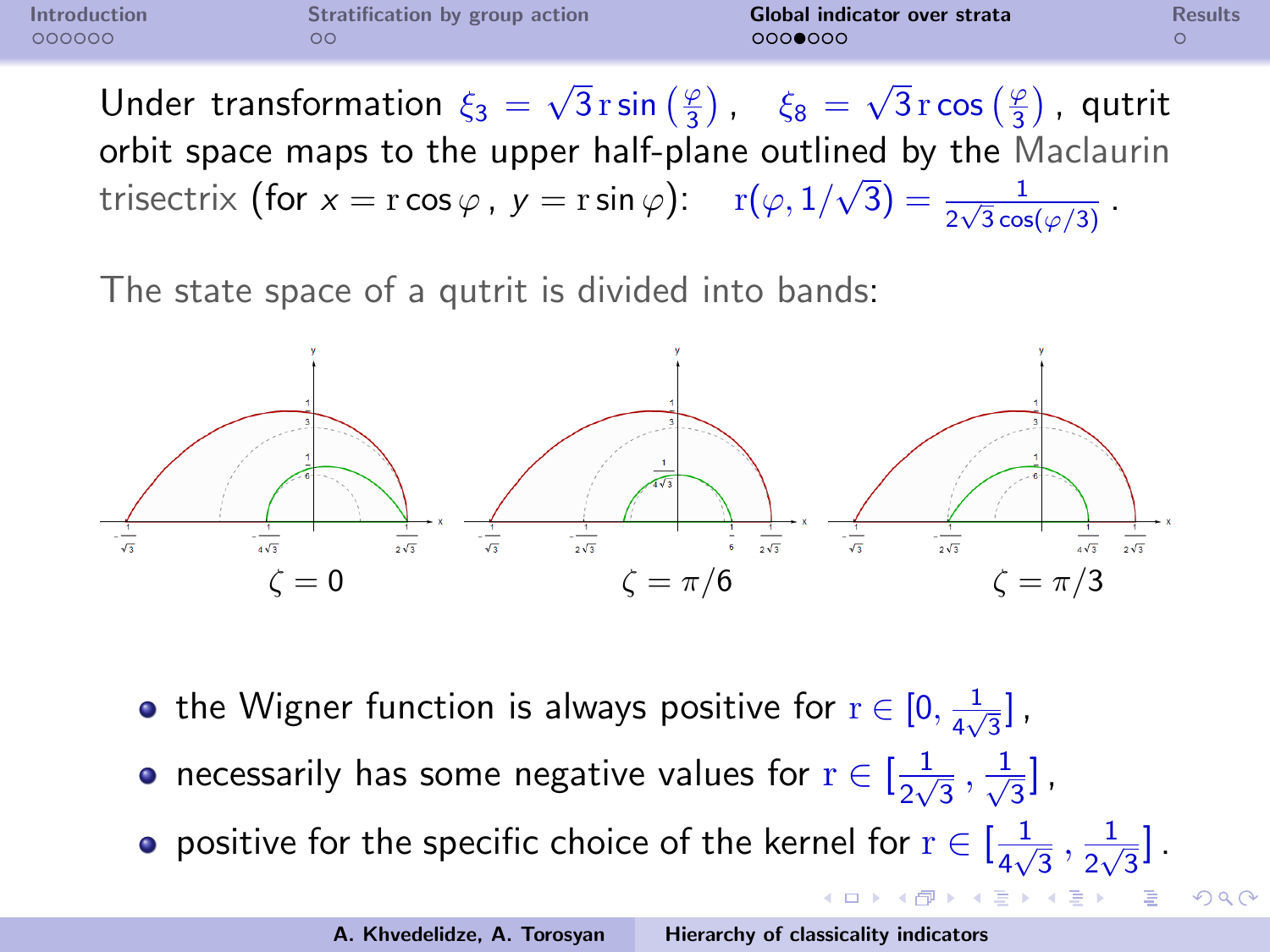| Introduction | Stratification by group action | Global indicator over strata | <b>Results</b> |
|--------------|--------------------------------|------------------------------|----------------|
| 000000       | OС                             | 0000000                      |                |
|              |                                |                              |                |

Maximal stratum Q-indicator:

$$
\mathcal{Q}_{3} [g_{\text{HS}}] = \frac{20 \cos^2\left(\zeta - \pi/6\right) + 1}{128 (4 \cos^2\left(\zeta - \pi/6\right) - 1)^5} \ ,
$$

Non-maximal stratum Q-indicator:

$$
\begin{aligned} \mathcal{Q}_3^{12|3}[g_{\text{HS}}] &= \frac{1}{32} \csc^5 \left( \frac{\pi}{6} + \zeta \right), \\ \mathcal{Q}_3^{1|23}[g_{\text{HS}}] &= \frac{\sec^5 \left( \zeta \right)}{1024} . \end{aligned}
$$

Figure 1: General Q-indicator given by the solid blue curve; the sum of degenerate Q-indicators given in solid purple curve.

**K ロ ▶ K 御 ▶ K 君 ▶ K 君 ▶** 



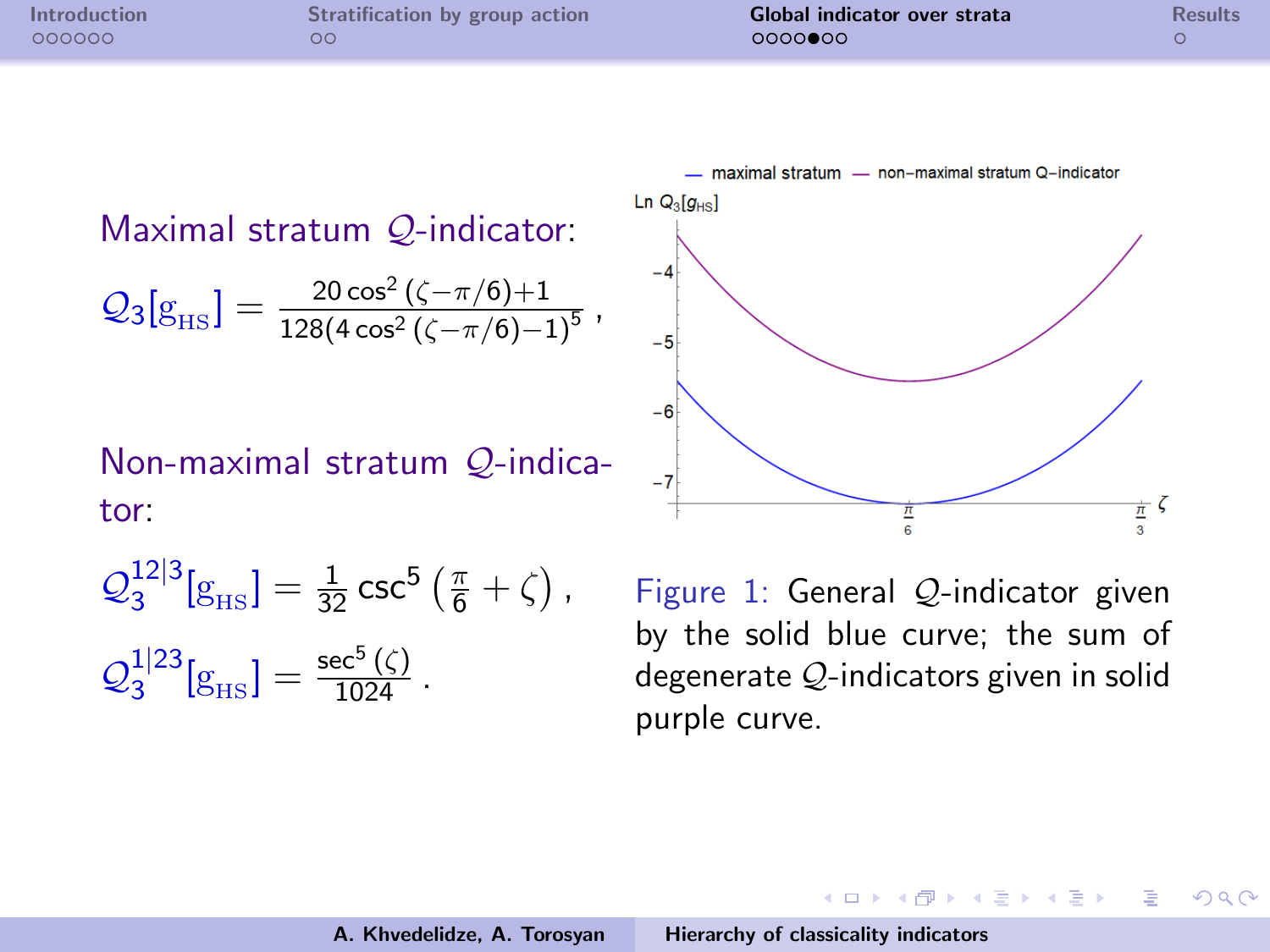| Introduction |  |
|--------------|--|
| 000000       |  |

[Stratification by group action](#page-8-0) **[Global indicator over strata](#page-10-0)** [Results](#page-17-0)<br>  $\begin{array}{ccc}\n 0 & 0 & 0 \\
0 & 0 & 0\n \end{array}$ 

 $\Omega$ 

#### CONJECTURE: more symmetry – more classicality!

Let us arrange the isotropy groups  $H_{\alpha}$  in ascending order, starting from the maximal torus  $T_N$  up to the whole group  $SU(N)$   $^a$  ,

$$
T_N=H_{\min}
$$

Then

 $Q_N[T_N] < Q_N[H_1] < \cdots < Q_N[SU(N)] = 1$ .

<sup>a</sup>lf H and K are isotropy subgroups of  $G$ , we define a partial ordering on equivalence classes by writing  $(H) < (K)$  if H is G-conjugate to a subgroup of  $K$ . This defines a partial ordering on the set of isotropy types.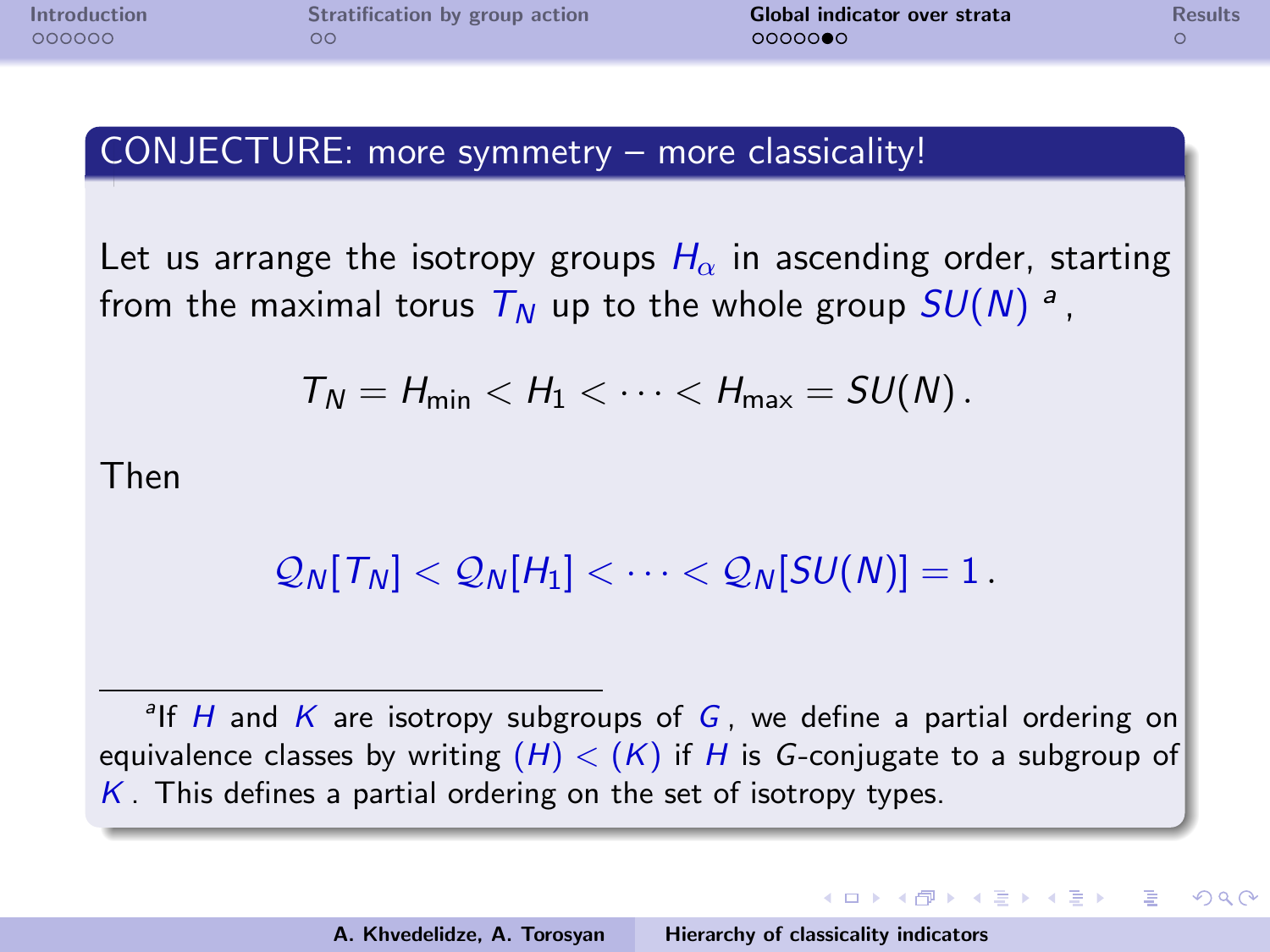| Introduction | Stratification by group action | Global indicator over strata | <b>Results</b> |
|--------------|--------------------------------|------------------------------|----------------|
| 000000       | OС                             | 0000000                      |                |
|              |                                |                              |                |

Non-maximal stratum  $Q$ -indicators of a qubit-qubit system

Qubit-qubit global indicators for stratum of orbits whose isotropy groups are:

- $SU(3) \times U(1)$  (red domain) for  $\mathcal{Q}_4^{12|3|4, 1|2|34}$  ;
- $SU(2) \times SU(2)$  (blue domain) for  $\mathcal{Q}_4^{1|23|4}$ ;
- $SU(2)$  (magenta domain) for  $\mathcal{Q}_4^{123|4, 12|34, 1|234}$ .